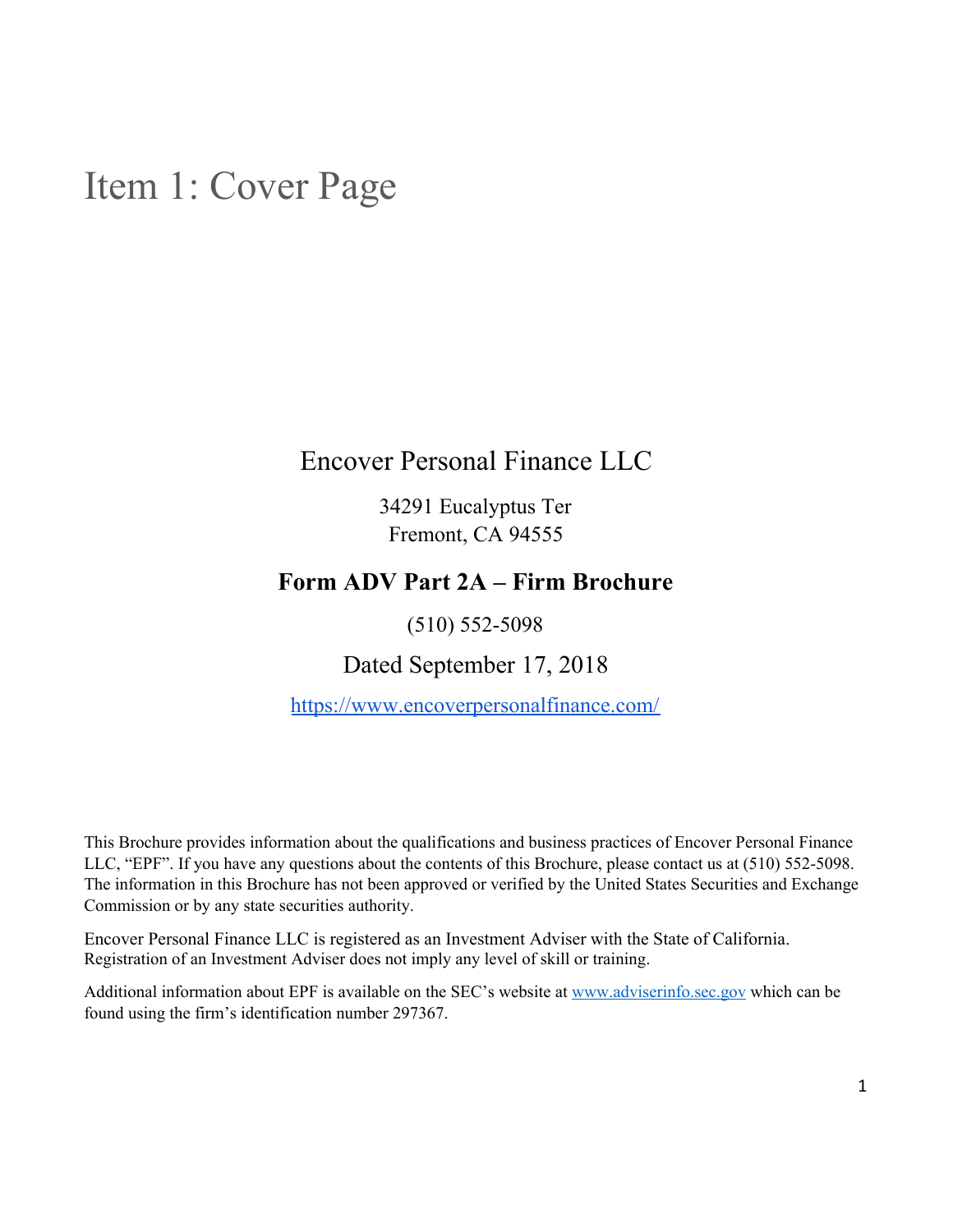## <span id="page-1-0"></span>Item 2: Material Changes

.

Since this is the first filing of the Form ADV Part 2A for EPF, there is nothing to report. In the future, any material changes during the year made will be reported here.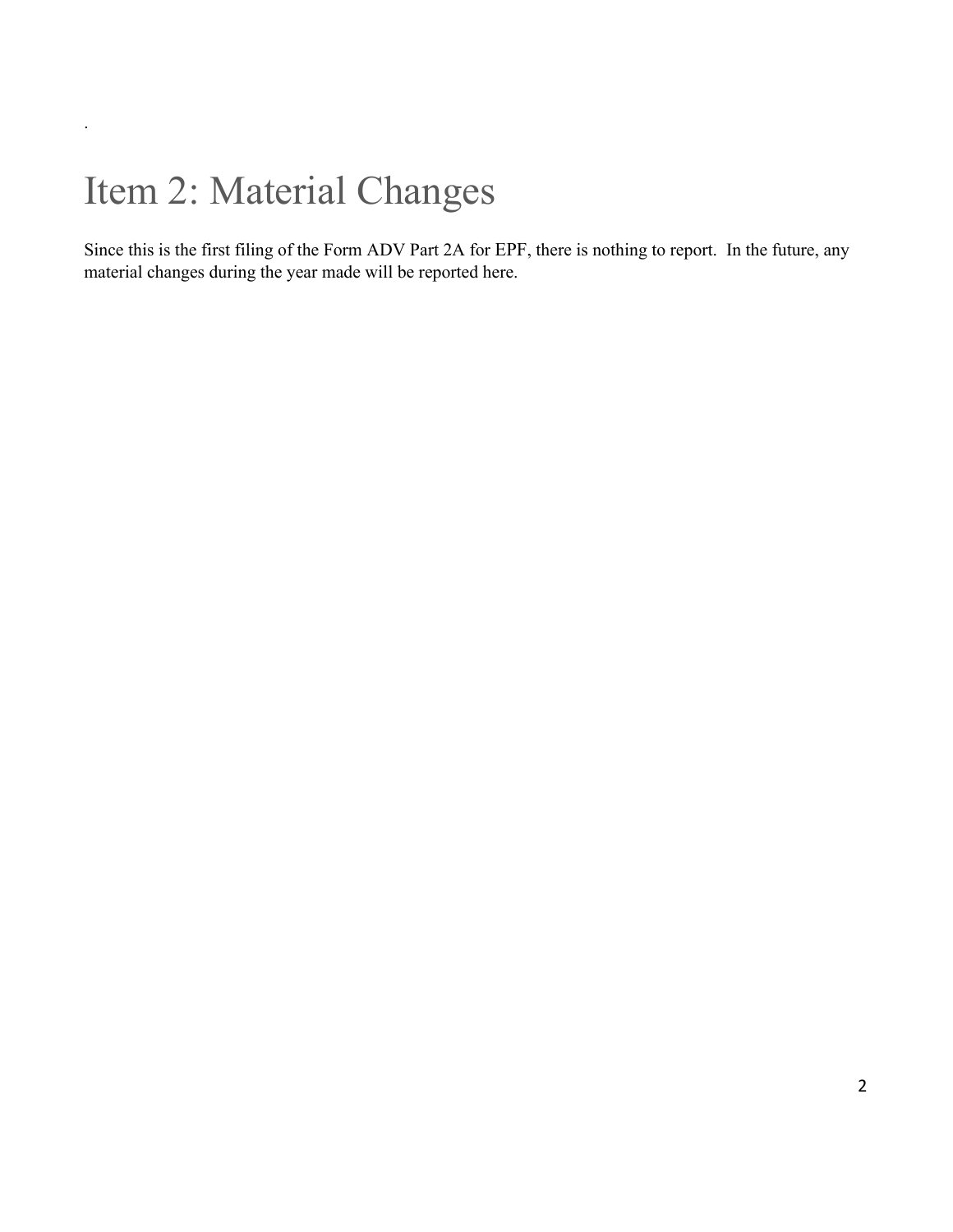## <span id="page-2-0"></span>Item 3: Table of Contents

## **Contents**

| <b>Item 1: Cover Page</b>                                                                      | $\mathbf{1}$            |
|------------------------------------------------------------------------------------------------|-------------------------|
| <b>Item 2: Material Changes</b>                                                                | $\boldsymbol{2}$        |
| <b>Item 3: Table of Contents</b>                                                               | 3                       |
| <b>Item 4: Advisory Business</b>                                                               | $\overline{\mathbf{4}}$ |
| <b>Item 5: Fees and Compensation</b>                                                           | $\overline{7}$          |
| Item 6: Performance-Based Fees and Side-By-Side Management                                     | 8                       |
| <b>Item 7: Types of Clients</b>                                                                | 9                       |
| Item 8: Methods of Analysis, Investment Strategies and Risk of Loss                            | 9                       |
| Item 9: Disciplinary Information                                                               | 11                      |
| Item 10: Other Financial Industry Activities and Affiliations                                  | 11                      |
| Item 11: Code of Ethics, Participation or Interest in Client Transactions and Personal Trading | 12                      |
| <b>Item 12: Brokerage Practices</b>                                                            | 13                      |
| <b>Item 13: Review of Accounts</b>                                                             | 13                      |
| <b>Item 14: Client Referrals and Other Compensation</b>                                        | 14                      |
| Item 15: Custody                                                                               | 14                      |
| <b>Item 16: Investment Discretion</b>                                                          | 14                      |
| <b>Item 17: Voting Client Securities</b>                                                       | 14                      |
| <b>Item 18: Financial Information</b>                                                          | 14                      |
| Item 19: Requirements for State-Registered Advisers                                            | 15                      |
| Form ADV Part 2B - Brochure Supplement                                                         | 17                      |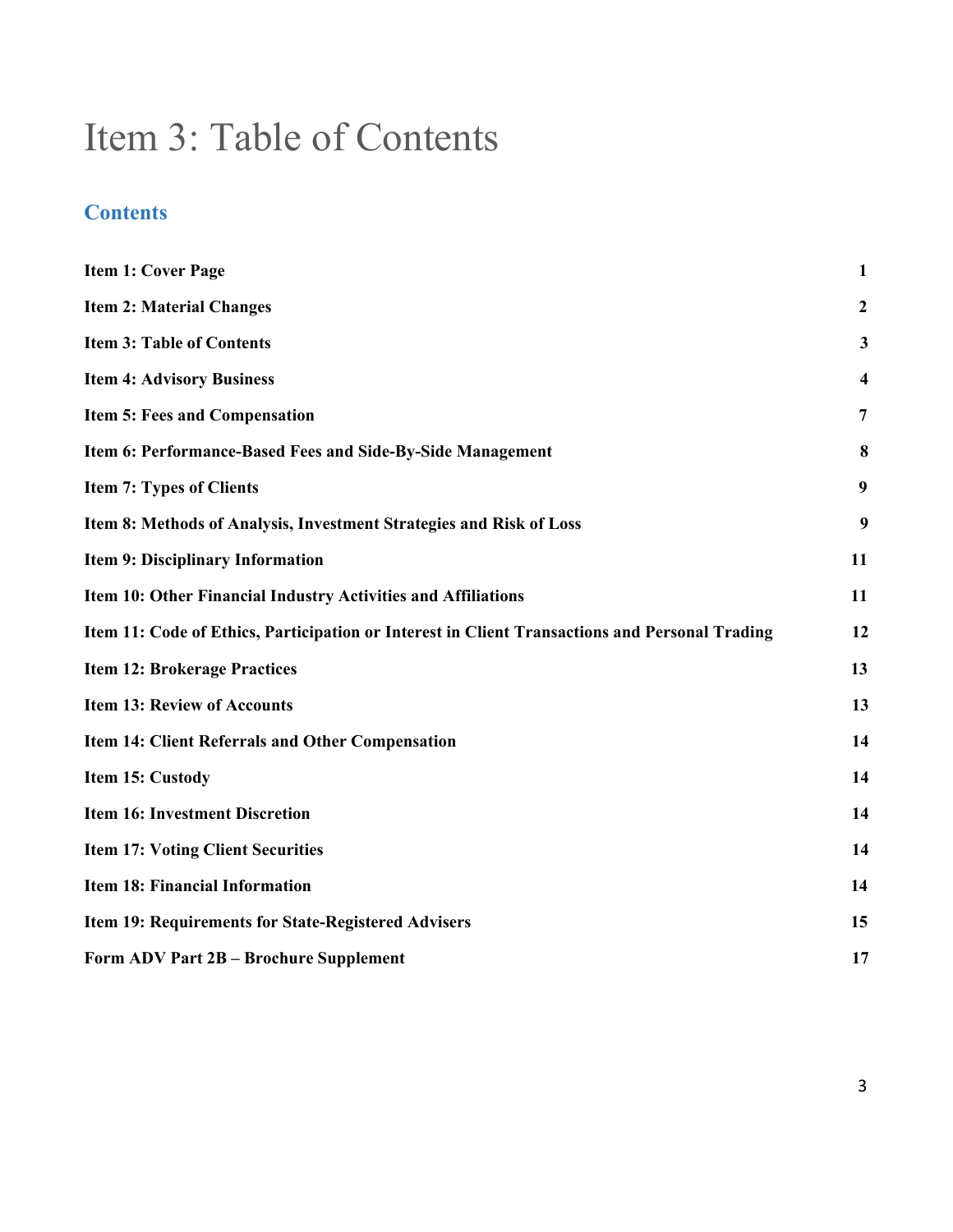# <span id="page-3-0"></span>Item 4: Advisory Business

## **Description of Advisory Firm**

Encover Personal Finance LLC is registered as an Investment Adviser with the State of California. We were founded in September 2017. Sridhar Krishnan is the founder, CEO and the lead planner of EPF. Because EPF is a new entity, it currently reports no discretionary or non-discretionary Assets Under Management. Assets Under Management were calculated as of August, 2018.

## **Types of Advisory Services**

Encover Personal Finance offers a range of fee-only financial advisory services to suit client's needs, desires and budget. We provide financial planning services on topics such as cash flow, debt management, college savings, insurance needs, work benefits, retirement planning, investment consultation, tax planning and estate planning.

### **One-Time Financial Planning**

Upon desiring an one-time plan, a client will be taken through establishing their goals and values around money. Financial planning is a comprehensive evaluation of a client's current and future financial state by using currently known variables to predict future cash flows, asset values, and withdrawal plans. They will be required to provide information to help complete the following areas of analysis: net worth, cash flow, insurance, credit scores/reports, employee benefit, retirement planning, insurance, investments, college planning and estate planning. Once the client's information is reviewed, their plan will be built and analyzed, and then the findings, analysis and potential changes to their current situation will be reviewed with the client. This service involves working one-on-one with a planner typically over a three month period.

The key defining aspect of financial planning is that through the financial planning process, all questions, information, and analysis will be considered as they affect and are affected by the entire financial and life situation of the client. Clients purchasing this service will receive a written or an electronic report, providing the client with a detailed financial plan designed to achieve his or her stated financial goals and objectives. Once the financial plan is presented, the agreement will come to an end. An annual review or Ongoing Engagement service of the plan is highly recommended to accommodate changes in family/work circumstances and other external factors.

In general, the financial plan will address any or all of the following areas of concern. The client and advisor will work together to select the specific areas to cover. These areas may include, but are not limited to, the following:

● **Business Planning:** We provide consulting services for clients who currently operate their own business, are considering starting a business, or are planning for an exit from their current business. Under this type of engagement, we work with you to assess your current situation, identify your objectives, and develop a plan aimed at achieving your goals.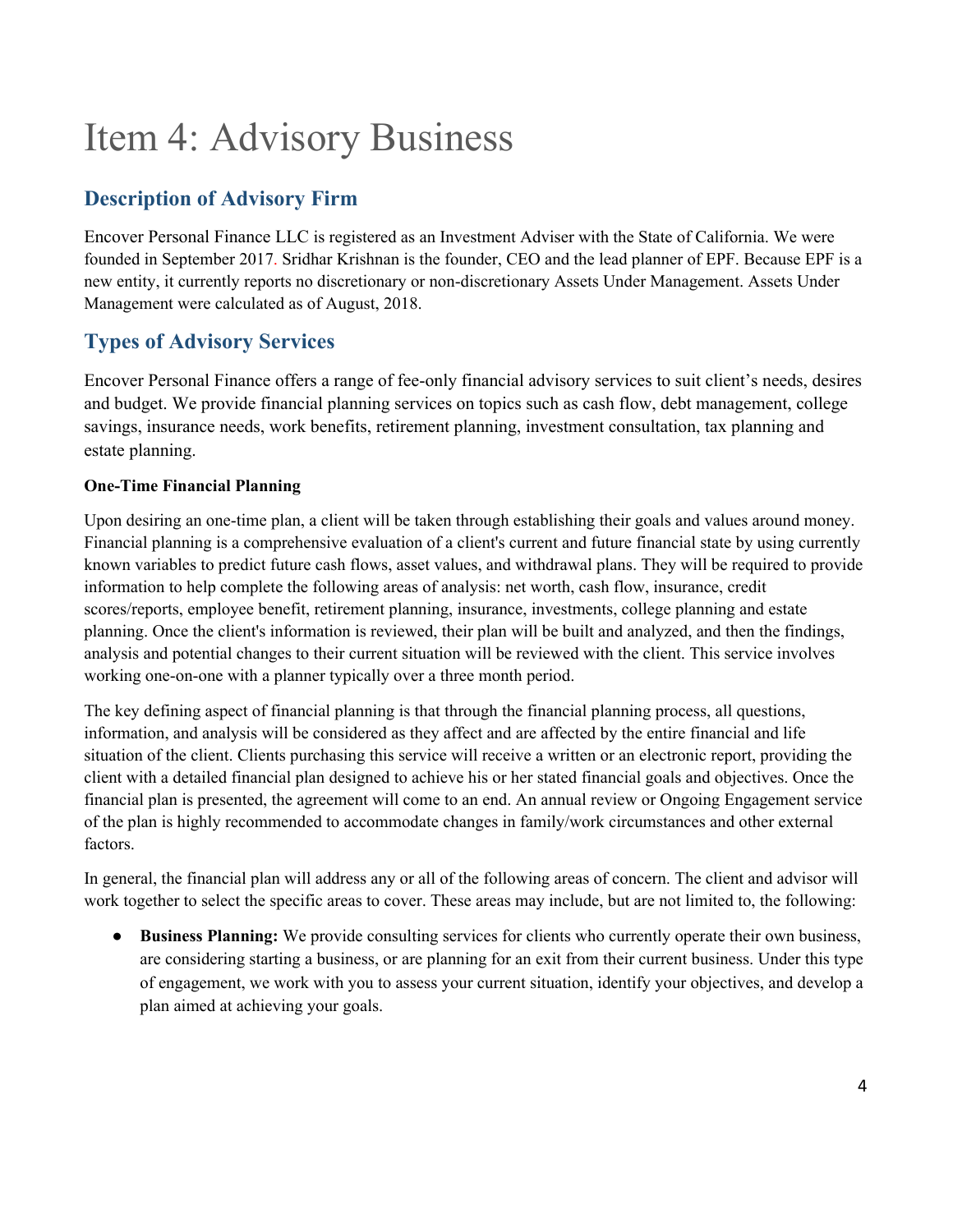- **Cash Flow and Debt Management**: We will conduct a review of your income and expenses to determine your current surplus or deficit along with advice on prioritizing how any surplus should be used or how to reduce expenses if they exceed your income. Advice may also be provided on which debts to pay off first based on factors such as the interest rate of the debt and any income tax ramifications. We may also recommend what we believe to be an appropriate cash reserve that should be considered for emergencies and other financial goals, along with a review of accounts (such as money market funds) for such reserves, plus strategies to save desired amounts.
- **College Savings**: Includes projecting the amount that will be needed to achieve college or other post-secondary education funding goals, along with advice on ways for you to save the desired amount. Recommendations as to savings strategies are included, and, if needed, we will review your financial picture as it relates to eligibility for financial aid or the best way to contribute to grandchildren (if appropriate).
- **Employee Benefits Optimization**: We will provide review and analysis as to whether you, as an employee, are taking the maximum advantage possible of your employee benefits. If you are a business owner, we will consider and/or recommend the various benefit programs that can be structured to meet both business and personal retirement goals.
- **Estate Planning**: This usually includes an analysis of your exposure to estate taxes and your current estate plan, which may include whether you have a will, powers of attorney, trusts, and other related documents. Our advice also typically includes ways for you avoid probate and to minimize or avoid future estate taxes by implementing appropriate estate planning strategies such as the use of applicable trusts. We always recommend that you consult with a qualified attorney when you initiate, update, or complete estate planning activities. We may provide you with contact information for attorneys who specialize in estate planning when you wish to hire an attorney for such purposes. From time-to-time, we will participate in meetings or phone calls between you and your attorney with your approval or request.
- **Financial Goals**: We will help clients identify financial goals and develop a plan to reach them. We will identify what you plan to accomplish, what resources you will need to make it happen, how much time you will need to reach the goal, and how much you should budget for your goal.
- **Insurance Needs**: Review of existing policies to ensure proper coverage for life, health, disability, long-term care, liability, home, and automobile.
- **Investment Consultation**: This may involve evaluation current investments, providing information on investment vehicles and strategies, developing an asset allocation strategy to meet clients' financial goals and risk tolerance,reviewing employee stock options and retirement accounts, as well as assisting you in establishing your own investment account at a selected broker/dealer or custodian. The strategies and types of investments we may recommend are further discussed in Item 8 of this brochure.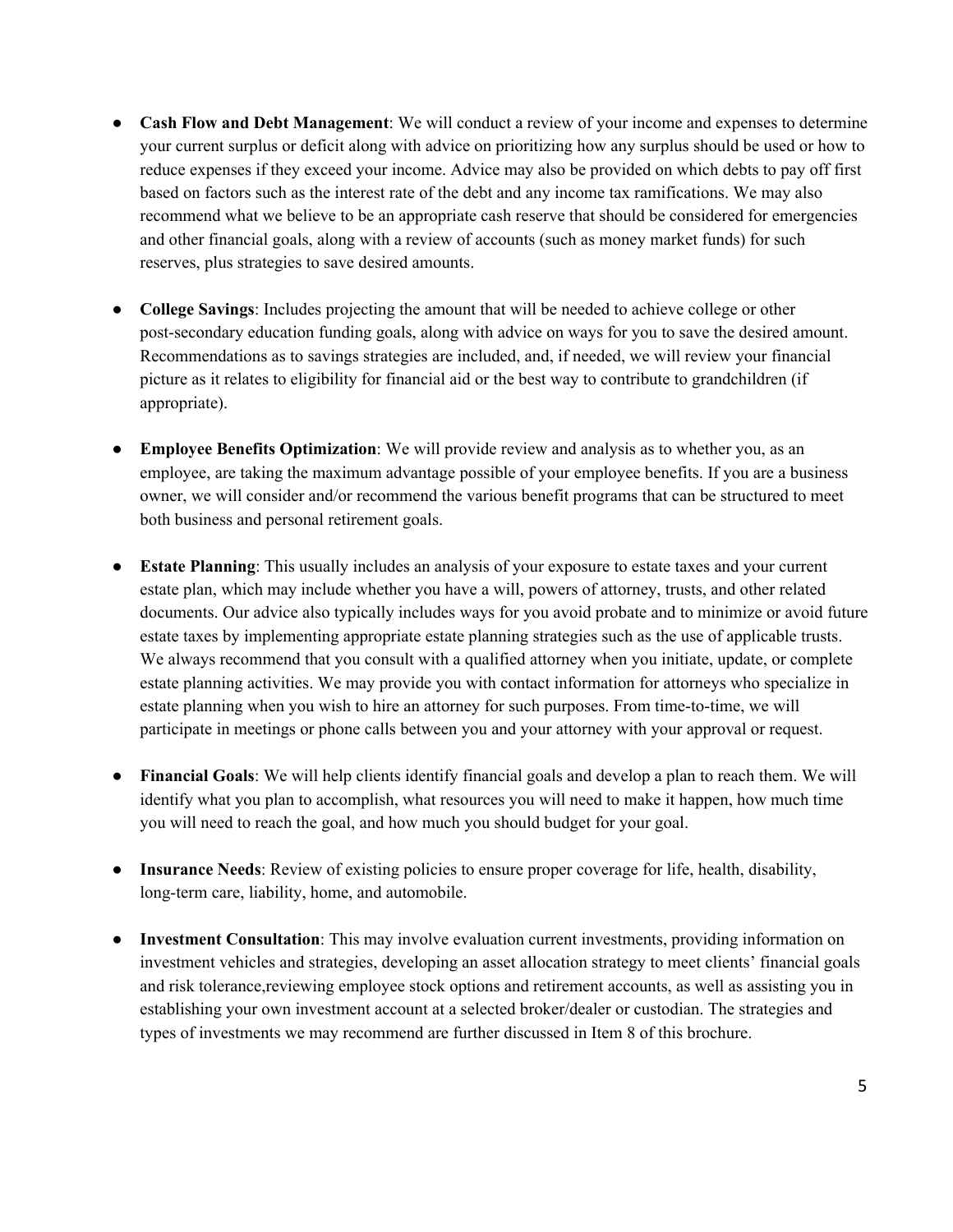● **Retirement Planning**: Our retirement planning services typically include projections of your likelihood of achieving your financial goals, typically focusing on financial independence as the primary objective. For situations where projections show less than the desired results, we may make recommendations, including those that may impact the original projections by adjusting certain variables (e.g., working longer, saving more, spending less, taking more risk with investments).

If you are near retirement or already retired, advice may be given on appropriate distribution strategies to minimize the likelihood of running out of money or having to adversely alter spending during your retirement years.

- **Risk Management:** A risk management review includes an analysis of your exposure to major risks that could have a significant adverse impact on your financial picture, such as premature death, disability, property and casualty losses, or the need for long-term care planning. Advice may be provided on ways to minimize such risks and about weighing the costs of purchasing insurance versus the benefits of doing so and, likewise, the potential cost of not purchasing insurance ("self-insuring").
- **Tax Planning Strategies:** Advice may include ways to minimize current and future income taxes as a part of your overall financial planning picture. For example, we may make recommendations on which type of account(s) or specific investments should be owned based in part on their "tax efficiency," with consideration that there is always a possibility of future changes to federal, state or local tax laws and rates that may impact your situation.

We recommend that you consult with a qualified tax professional before initiating any tax planning strategy, and we may provide you with contact information for accountants or attorneys who specialize in this area if you wish to hire someone for such purposes. We will participate in meetings or phone calls between you and your tax professional with your approval.

#### **Ongoing Engagement**

Ongoing Engagement service involves working one-on-one with a planner over an extended period of time. By paying a fixed monthly fee, clients get to work with a planner who will work with them to develop and help implement their plan. The planner will monitor the plan, recommend any changes and ensure the plan is up to date as circumstances and assumptions made in the plans change. Clients are encouraged to notify the planner of any changes in their circumstances such as new addition to the family, job changes. The plan and the client's financial situation and goals will be monitored throughout the year (typically once a quarter) and follow-up phone calls, virtual meetings and emails will be made to the client to confirm that any agreed upon action steps have been carried out. On an annual basis, there will be a full review of this plan to ensure its accuracy and ongoing appropriateness. Any needed updates will be implemented at that time.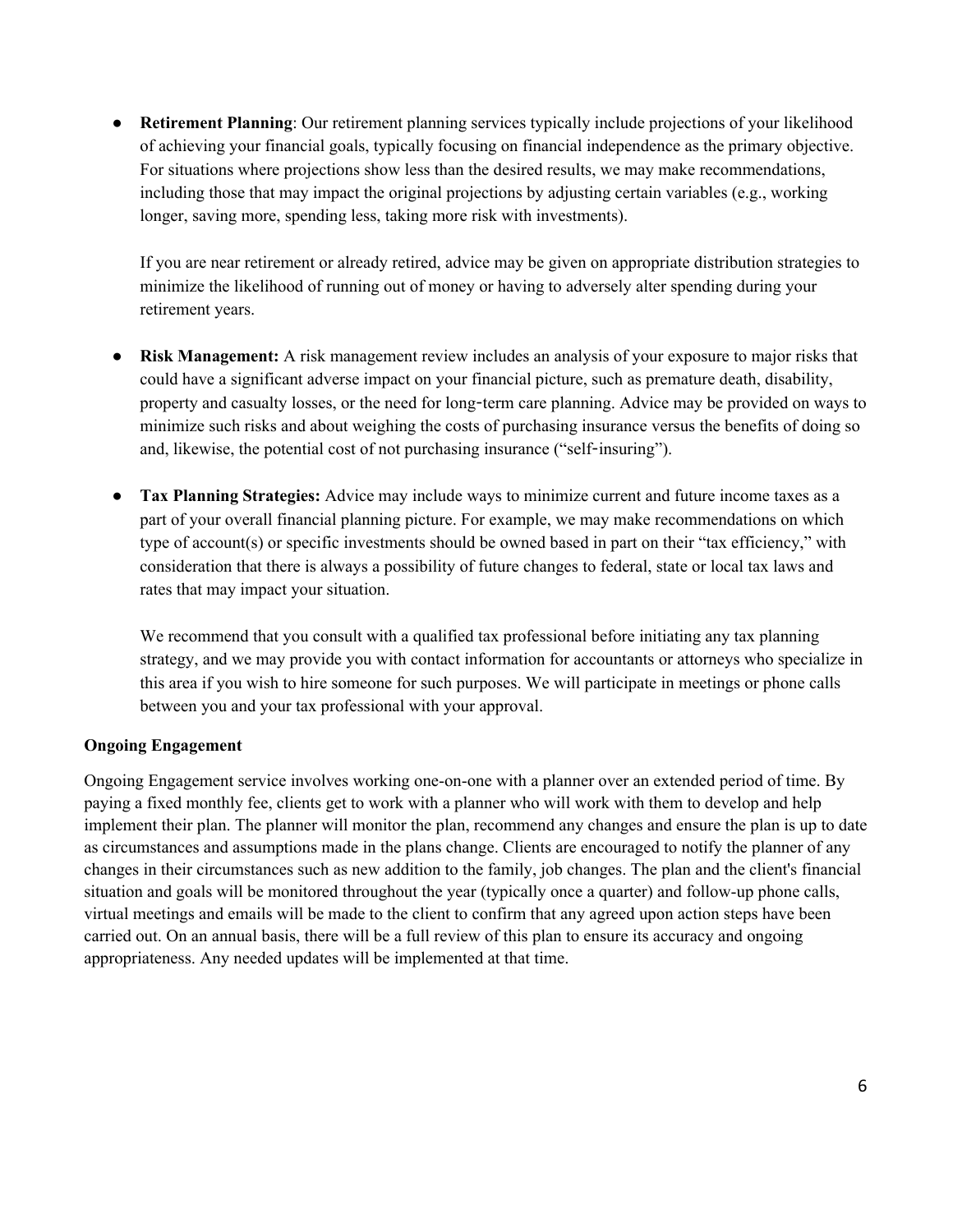#### **Limited Planning Engagement**

Limited Planning Engagement provide a client to engage the planner on specific areas of personal finance or a project. A limited planning engagement is accomplished by understanding the client's questions and topics of interest, estimating time for the project and providing an estimate based-on the hourly rate. Summary of answers to questions or financial planning topics will be presented either in written or electronic form to the client.

#### **Educational Workshops**

We offer no-cost educational seminar sessions on a scheduled basis for those desiring general advice on personal finance topics such as issues related to general financial planning, educational funding, retirement strategies, employee benefits, and various other current economic or investment topics. Our workshops are purely educational in nature and do not involve the sale of insurance or investment products. Information presented will be generic and it is not meant to address individual's needs.

### **Client Tailored Services and Client Imposed Restrictions**

We offer the same suite of services to all of our clients. However, specific client financial plans and their implementation are dependent upon the client Investment Policy Statement which outlines each client's current situation (income, tax levels, and risk tolerance levels) and is used to construct a client specific plan to aid in the selection of a portfolio that matches restrictions, needs, and targets.

### **Wrap Fee Programs**

We do not participate in wrap fee programs.

#### **CCR Section 260.235.2 Disclosure**

For clients who receive our Financial Planning services, we must state when a conflict exists between the interests of our firm and the interests of our client. The client is under no obligation to act upon our recommendation. If the client elects to act on any of the recommendations, the client is under no obligation to effect the transaction through our firm.

## <span id="page-6-0"></span>Item 5: Fees and Compensation

Please note, unless a client has received the firm's disclosure brochure at least 48 hours prior to signing the investment advisory contract, the investment advisory contract may be terminated by the client within five (5) business days of signing the contract without incurring any advisory fees. How we are paid depends on the type of advisory service we are performing. Please review the fee and compensation information below.

#### **One-Time Financial Planning**

One-Time Financial Planning service consists of a fixed fee of \$1,500 - \$4,000, depending on complexity and the needs of the client. The fee may be negotiable in certain cases. An upfront fee of 25% of the fixed fee is due upon signing the agreement. This upfront portion of the fee is for client onboarding, data gathering, and setting the basis for the financial plan. This work will commence immediately after the fee is paid, and will be completed typically in 90 days of the agreement. Remaining fees of the engagement will due upon completion of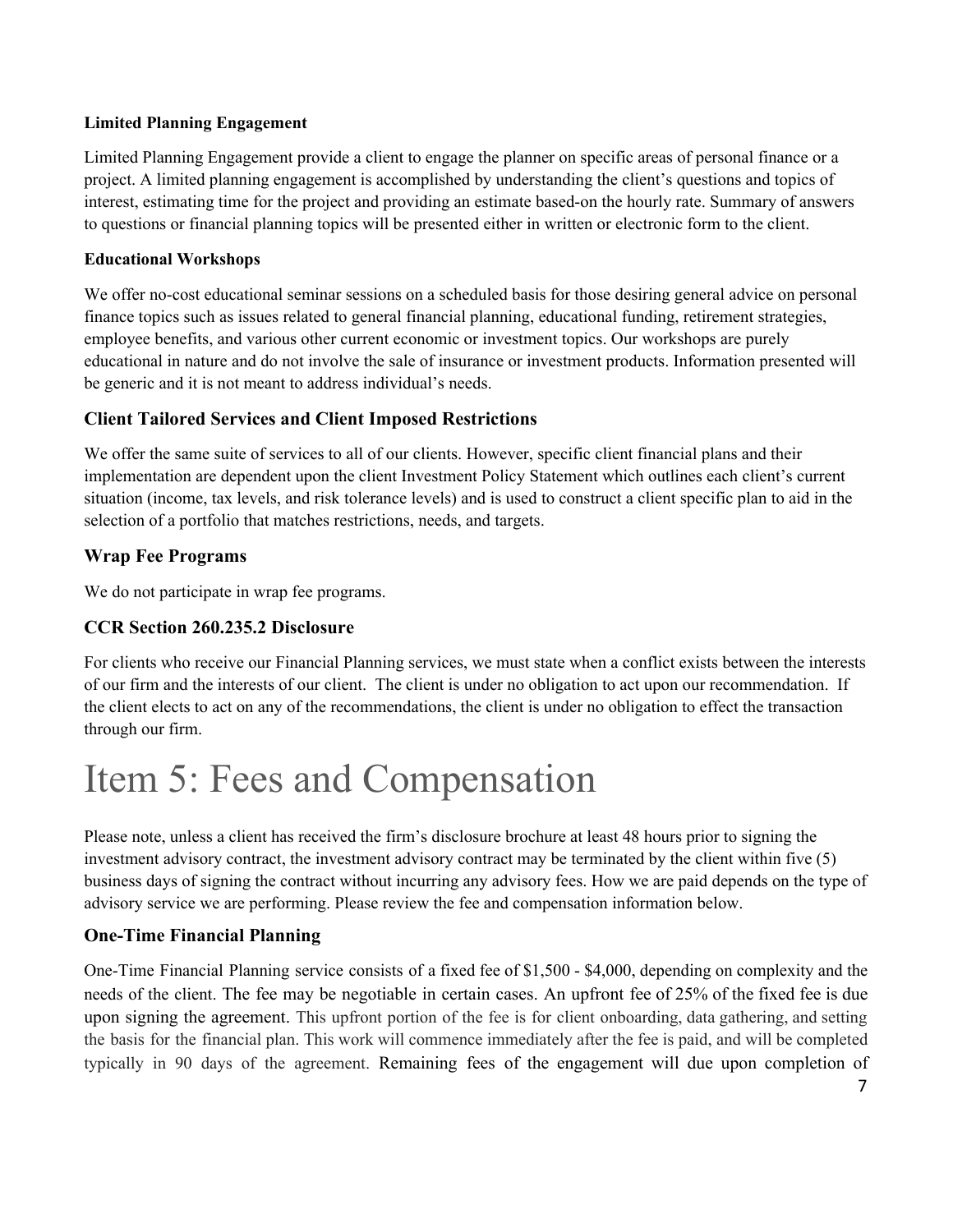agreement. This service may be terminated within the first 30 days of signing the agreement. However, the upfront fees are non-refundable after the on-boarding and data gathering activities have been performed. Fees for this service may be paid by electronic funds transfer or check.

### **Ongoing Engagement**

For the Ongoing Engagement, a monthly fee of \$150-\$250 per month that is paid in arrears. Fees for this service may be paid by electronic funds transfer or check. The monthly fee also depends on the complexity and needs of the client. The fee may be negotiable in certain cases. No increase in the monthly fee shall be effective without a written amendment to their current advisory agreement.

This service may be terminated with 30 days' notice. Since fees are paid in arrears, no rebate will be needed upon termination of the account. Any earned but unpaid fees will be due upon termination.

### **Financial Planning Hourly Fee**

Financial Planning will also be offered at an hourly rate for limited scope projects. The fee is an hourly rate of \$150-\$200 per hour billed in 15 minute increments. The fee may be negotiable in certain cases and is due at the completion of the engagement. In the event of early termination by the client, any fees for the hours already worked will be due. Fees for this service may be paid by electronic funds transfer or check.

### **Other Types of Fees and Expenses**

When implementing an investment recommendation, the client may incur additional fees such as brokerage commissions, transaction fees, and other related costs and expenses. Clients may incur certain charges imposed by broker-dealers, and other third parties such as custodial fees, deferred sales charges, odd-lot differentials, transfer taxes, wire transfer and electronic fund fees, and other fees and taxes on brokerage accounts and securities transactions. Mutual fund and exchange traded funds also charge internal management fees, which are disclosed in a fund's prospectus. Such charges, fees, and commissions are exclusive of and in addition to our fee, and we shall not receive any portion of these commissions, fees, and costs.

Item 12 further describes the factors that we consider in selecting or recommending broker-dealers for client's transactions and determining the reasonableness of their compensation (e.g., commissions).

We do not accept compensation for the sale of securities or other investment products including asset-based sales charges or service fees from the sale of mutual funds.

#### **CCR Section 260.238(j) Disclosure**

Please note, lower fees for comparable services may be available from other sources.

## <span id="page-7-0"></span>Item 6: Performance-Based Fees and Side-By-Side Management

We do not offer performance-based fees and do not engage in side-by-side management.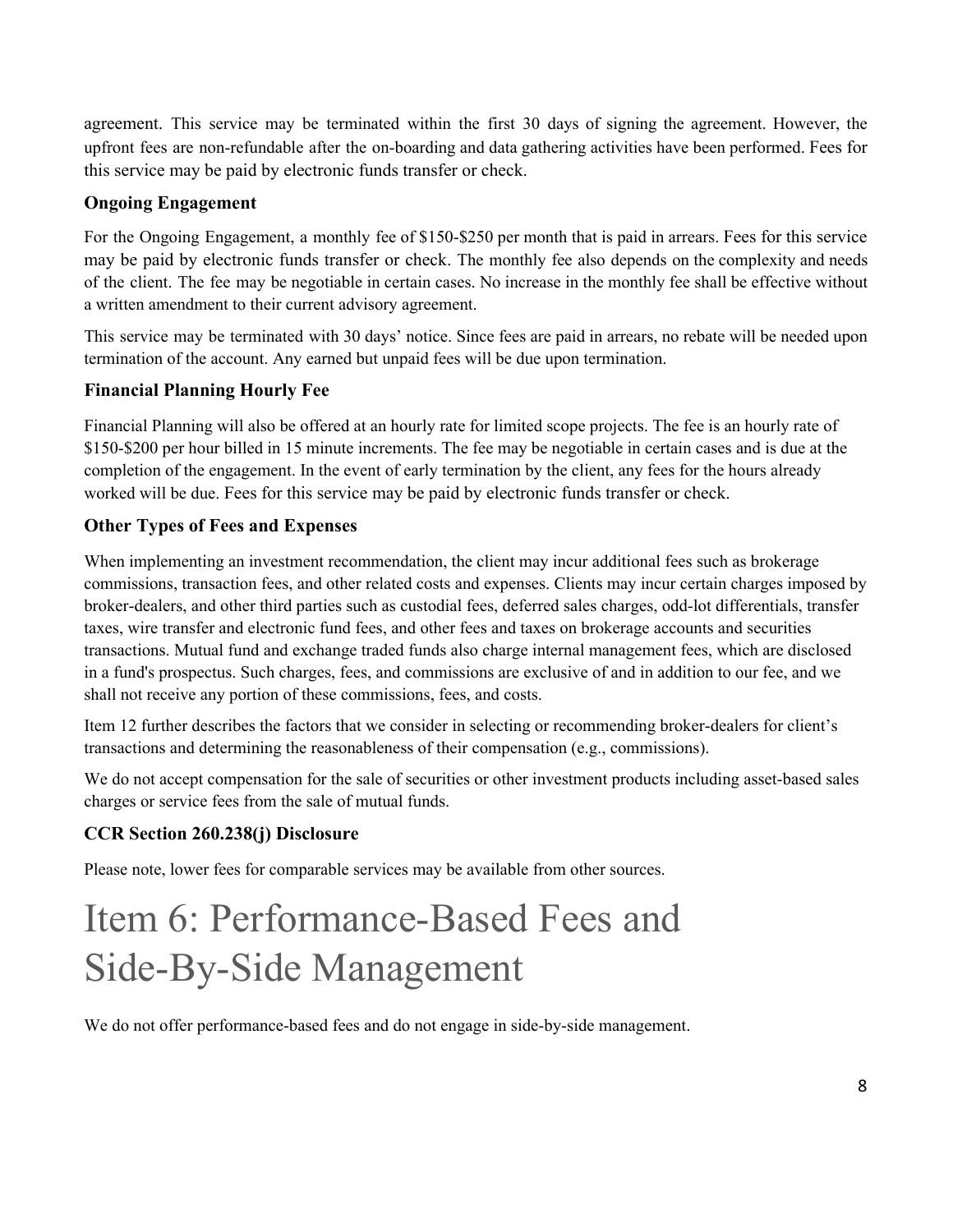# <span id="page-8-0"></span>Item 7: Types of Clients

We provide financial planning services to individuals and families, and high net-worth individuals. We do not have a minimum account size requirement.

## <span id="page-8-1"></span>Item 8: Methods of Analysis, Investment Strategies and Risk of Loss

When clients have us complete an Investment Consultation (described in Item 4 of this brochure) as part of their financial plan, our primary method of investment analysis is fundamental analysis.

**Fundamental analysis** involves analyzing individual companies and their industry groups, such as a company's financial statements, details regarding the company's product line, the experience, and expertise of the company's management, and the outlook for the company's industry. The resulting data is used to measure the true value of the company's stock compared to the current market value. The risk of fundamental analysis is that information obtained may be incorrect and the analysis may not provide an accurate estimate of earnings, which may be the basis for a stock's value. If securities prices adjust rapidly to new information, utilizing fundamental analysis may not result in favorable performance.

#### **Passive Investment Management**

We primarily practice passive investment management. Passive investing involves building portfolios that are comprised of various distinct asset classes. The asset classes are weighted in a manner to achieve the desired relationship between correlation, risk, and return. Funds that passively capture the returns of the desired asset classes are placed in the portfolio. The funds that are used to build passive portfolios are typically index mutual funds or exchange traded funds.

Passive investment management is characterized by low portfolio expenses (i.e. the funds inside the portfolio have low internal costs), minimal trading costs (due to infrequent trading activity), and relative tax efficiency (because the funds inside the portfolio are tax efficient and turnover inside the portfolio is minimal).

In contrast, active management involves a single manager or managers who employ some method, strategy or technique to construct a portfolio that is intended to generate returns that are greater than the broader market or a designated benchmark. Academic research indicates most active managers underperform the market.

#### **Material Risks Involved**

EPF does not provide investment management, however investment recommendations may be made as part of the financial planning service**. All investing strategies we offer involve risk and may result in a loss of your original investment which you should be prepared to bear.** Many of these risks apply equally to stocks, bonds, commodities and any other investment or security. Material risks associated with our investment strategies are listed below.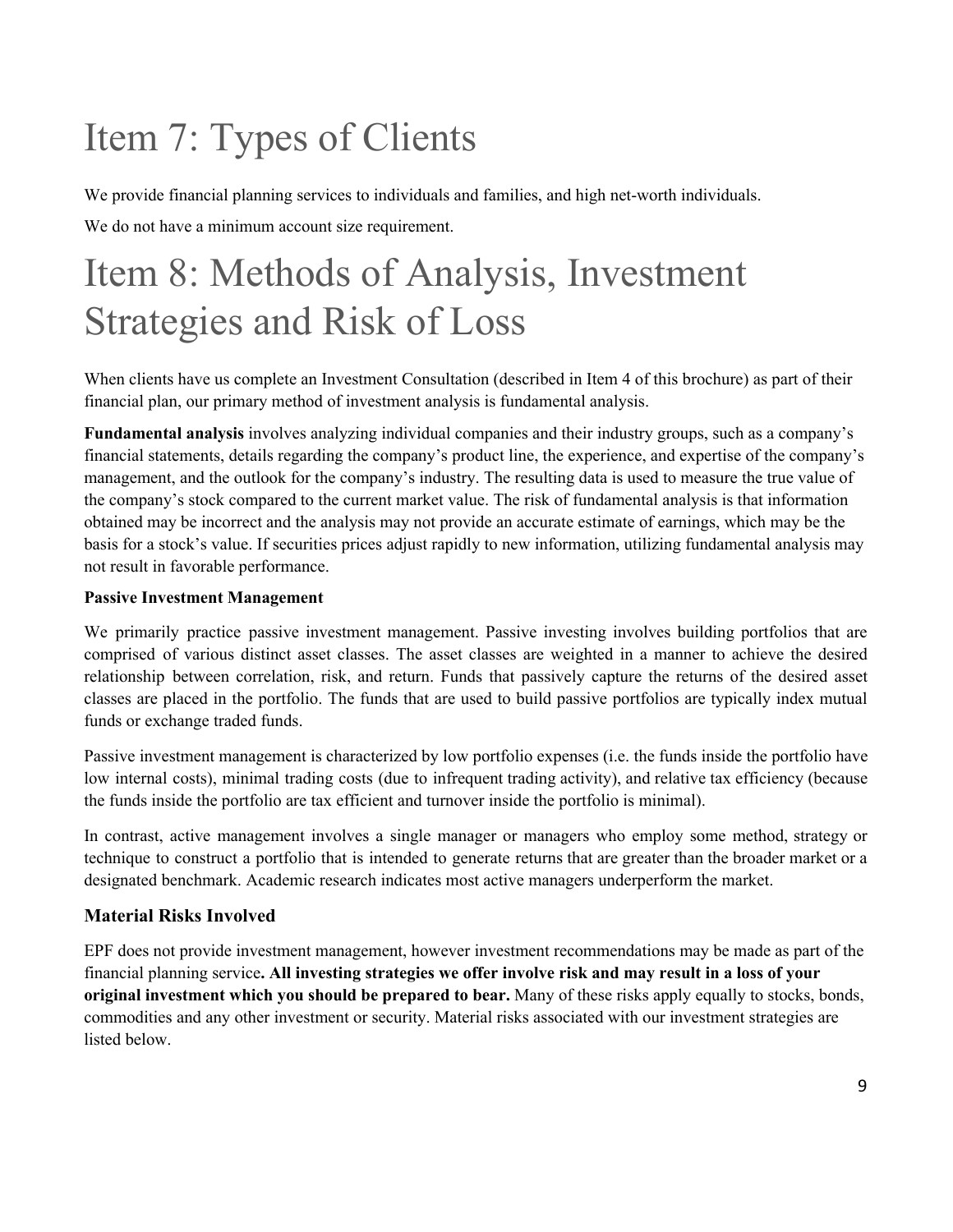**Market Risk:** Market risk involves the possibility that an investment's current market value will fall because of a general market decline, reducing the value of the investment regardless of the operational success of the issuer's operations or its financial condition.

**Strategy Risk:** The Adviser's investment strategies and/or investment techniques may not work as intended.

**Small and Medium Cap Company Risk:** Securities of companies with small and medium market capitalizations are often more volatile and less liquid than investments in larger companies. Small and medium cap companies may face a greater risk of business failure, which could increase the volatility of the client's portfolio.

**Turnover Risk:** At times, the strategy may have a portfolio turnover rate that is higher than other strategies. A high portfolio turnover would result in correspondingly greater brokerage commission expenses and may result in the distribution of additional capital gains for tax purposes. These factors may negatively affect the account's performance.

**Limited markets:** Certain securities may be less liquid (harder to sell or buy) and their prices may at times be more volatile than at other times. Under certain market conditions we may be unable to sell or liquidate investments at prices we consider reasonable or favorable or find buyers at any price.

**Concentration Risk:** Certain investment strategies focus on particular asset-classes, industries, sectors or types of investment. From time to time these strategies may be subject to greater risks of adverse developments in such areas of focus than a strategy that is more broadly diversified across a wider variety of investments.

**Interest Rate Risk:** Bond (fixed income) prices generally fall when interest rates rise, and the value may fall below par value or the principal investment. The opposite is also generally true: bond prices generally rise when interest rates fall. In general, fixed income securities with longer maturities are more sensitive to these price changes. Most other investments are also sensitive to the level and direction of interest rates.

**Legal or Legislative Risk**: Legislative changes or Court rulings may impact the value of investments, or the securities' claim on the issuer's assets and finances.

**Inflation**: Inflation may erode the buying power of your investment portfolio, even if the dollar value of your investments remains the same.

### **Risks Associated with Securities**

Apart from the general risks outlined above which apply to all types of investments, specific securities may have other risks.

**Common stocks** may go up and down in price quite dramatically, and in the event of an issuer's bankruptcy or restructuring could lose all value. A slower-growth or recessionary economic environment could have an adverse effect on the price of all stocks.

**Exchange Traded Funds** prices may vary significantly from the Net Asset Value due to market conditions. Certain Exchange Traded Funds may not track underlying benchmarks as expected. ETFs are also subject to the following risks: (i) an ETF's shares may trade at a market price that is above or below their net asset value; (ii) the ETF may employ an investment strategy that utilizes high leverage ratios; or (iii) trading of an ETF's shares may be halted if the listing exchange's officials deem such action appropriate, the shares are de-listed from the exchange, or the activation of market-wide "circuit breakers" (which are tied to large decreases in stock prices)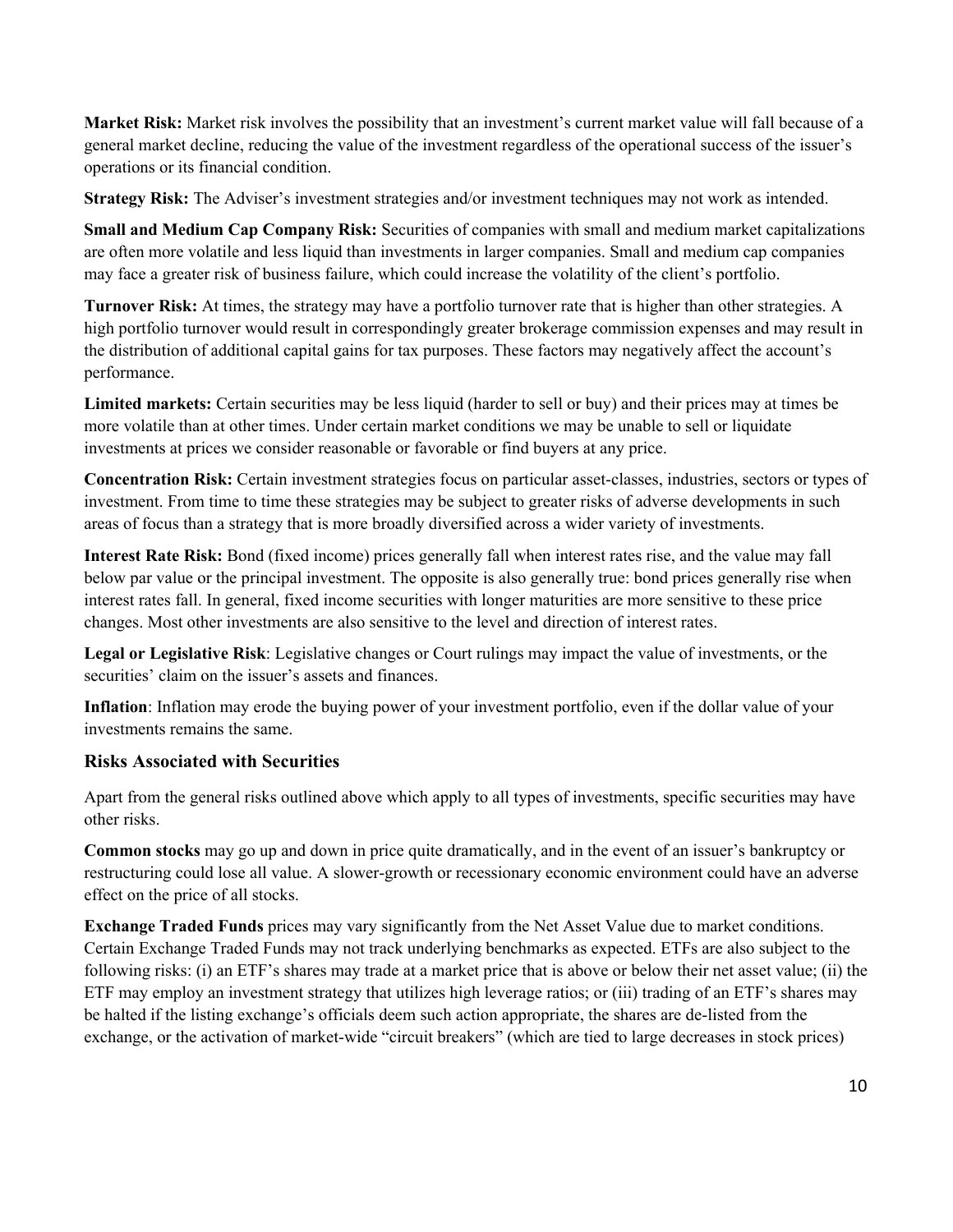halts stock trading generally. The Adviser has no control over the risks taken by the underlying funds in which client's invest.

**Investment Companies Risk**. When a client invests in open-end mutual funds or ETFs, the client indirectly bears its proportionate share of any fees and expenses payable directly by those funds. Therefore, the client will incur higher expenses, many of which may be duplicative. In addition, the client's overall portfolio may be affected by losses of an underlying fund and the level of risk arising from the investment practices of an underlying fund (such as the use of derivatives).

# <span id="page-10-0"></span>Item 9: Disciplinary Information

### **Criminal or Civil Actions**

EPF and its management have not been involved in any criminal or civil action.

### **Administrative Enforcement Proceedings**

EPF and its management have not been involved in administrative enforcement proceedings.

### **Self-Regulatory Organization Enforcement Proceedings**

EPF and its management have not been involved in legal or disciplinary events that are material to a client's or prospective client's evaluation of EPF or the integrity of its management.

## <span id="page-10-1"></span>Item 10: Other Financial Industry Activities and Affiliations

No EPF employee is registered, or have an application pending to register, as a broker-dealer or a registered representative of a broker-dealer.

No EPF employee is registered, or have an application pending to register, as a futures commission merchant, commodity pool operator or a commodity trading advisor.

EPF does not have any related parties. As a result, we do not have a relationship with any related parties.

EPF only receives compensation directly from clients. We do not receive compensation from any outside source. We do not have any conflicts of interest with any outside party.

### **Recommendations or Selections of Other Investment Advisers**

EPF does not recommend clients to Outside Managers.

#### **Disclosure of Material Conflicts**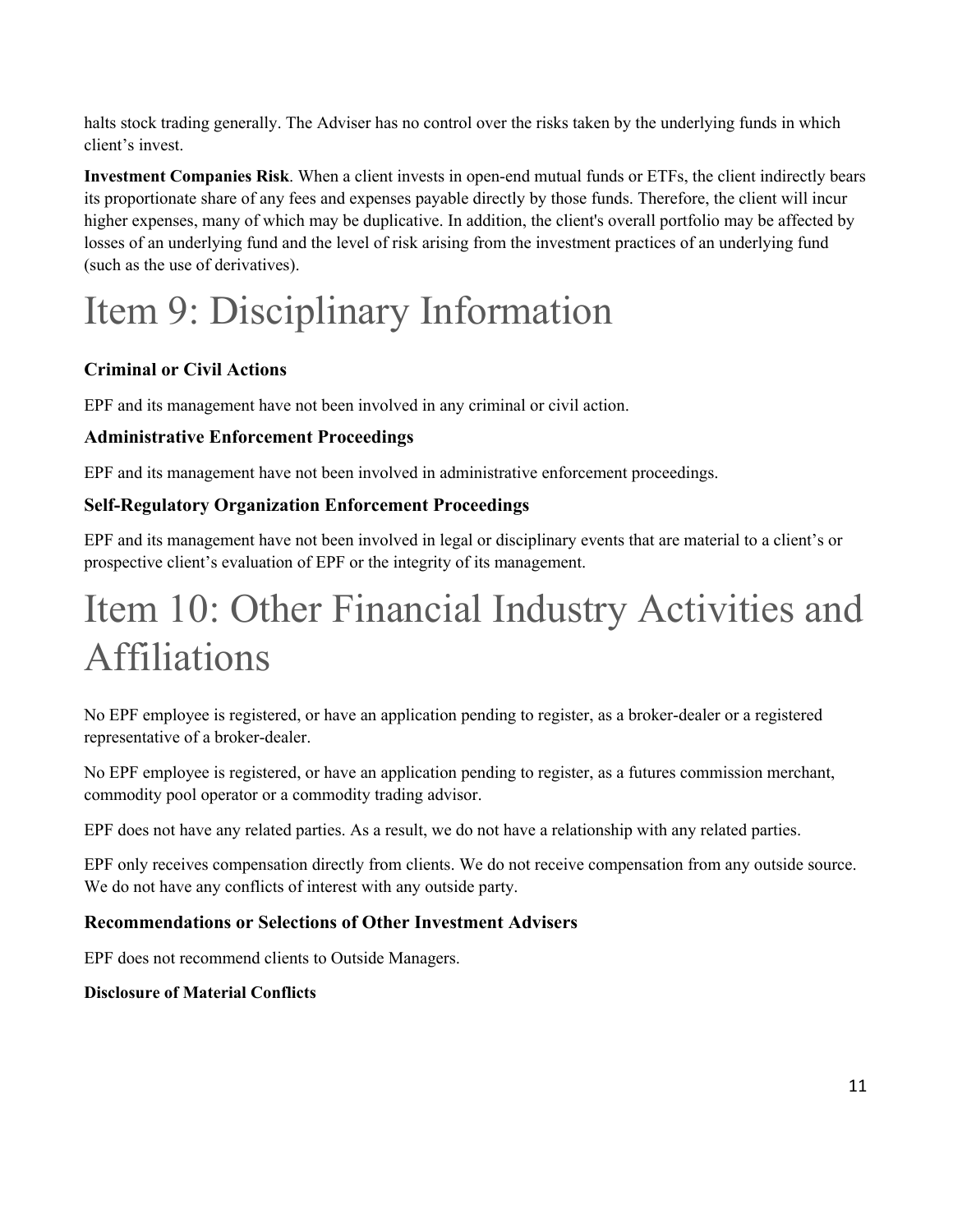All material conflicts of interest under CCR Section 260.238(k) are disclosed regarding EPF, its representatives or any of its employees, which could be reasonably expected to impair the rendering of unbiased and objective advice.

# <span id="page-11-0"></span>Item 11: Code of Ethics, Participation or Interest in Client Transactions and Personal Trading

As a fiduciary, our firm and its associates have a duty of utmost good faith to act solely in the best interests of each client. Our clients entrust us with their funds and personal information, which in turn places a high standard on our conduct and integrity. Our fiduciary duty is a core aspect of our Code of Ethics and represents the expected basis of all of our dealings. The firm also accepts the obligation not only to comply with the mandates and requirements of all applicable laws and regulations but also to take responsibility to act in an ethical and professionally responsible manner in all professional services and activities.

### **Code of Ethics Description**

This code does not attempt to identify all possible conflicts of interest, and literal compliance with each of its specific provisions will not shield associated persons from liability for personal trading or other conduct that violates a fiduciary duty to advisory clients. A summary of the Code of Ethics' Principles is outlined below.

- Integrity Associated persons shall offer and provide professional services with integrity.
- Objectivity Associated persons shall be objective in providing professional services to clients.
- Competence Associated persons shall provide services to clients competently and maintain the necessary knowledge and skill to continue to do so in those areas in which they are engaged.
- Fairness Associated persons shall perform professional services in a manner that is fair and reasonable to clients, principals, partners, and employers, and shall disclose conflict(s) of interest in providing such services.
- Confidentiality Associated persons shall not disclose confidential client information without the specific consent of the client unless in response to proper legal process, or as required by law.
- Professionalism Associated persons' conduct in all matter shall reflect the credit of the profession.
- Diligence Associated persons shall act diligently in providing professional services.

We periodically review and amend our Code of Ethics to ensure that it remains current, and we require all firm access persons to attest to their understanding of and adherence to the Code of Ethics at least annually. Our firm will provide of a copy of its Code of Ethics to any client or prospective client upon request.

### **Investment Recommendations Involving a Material Financial Interest and Conflicts of Interest**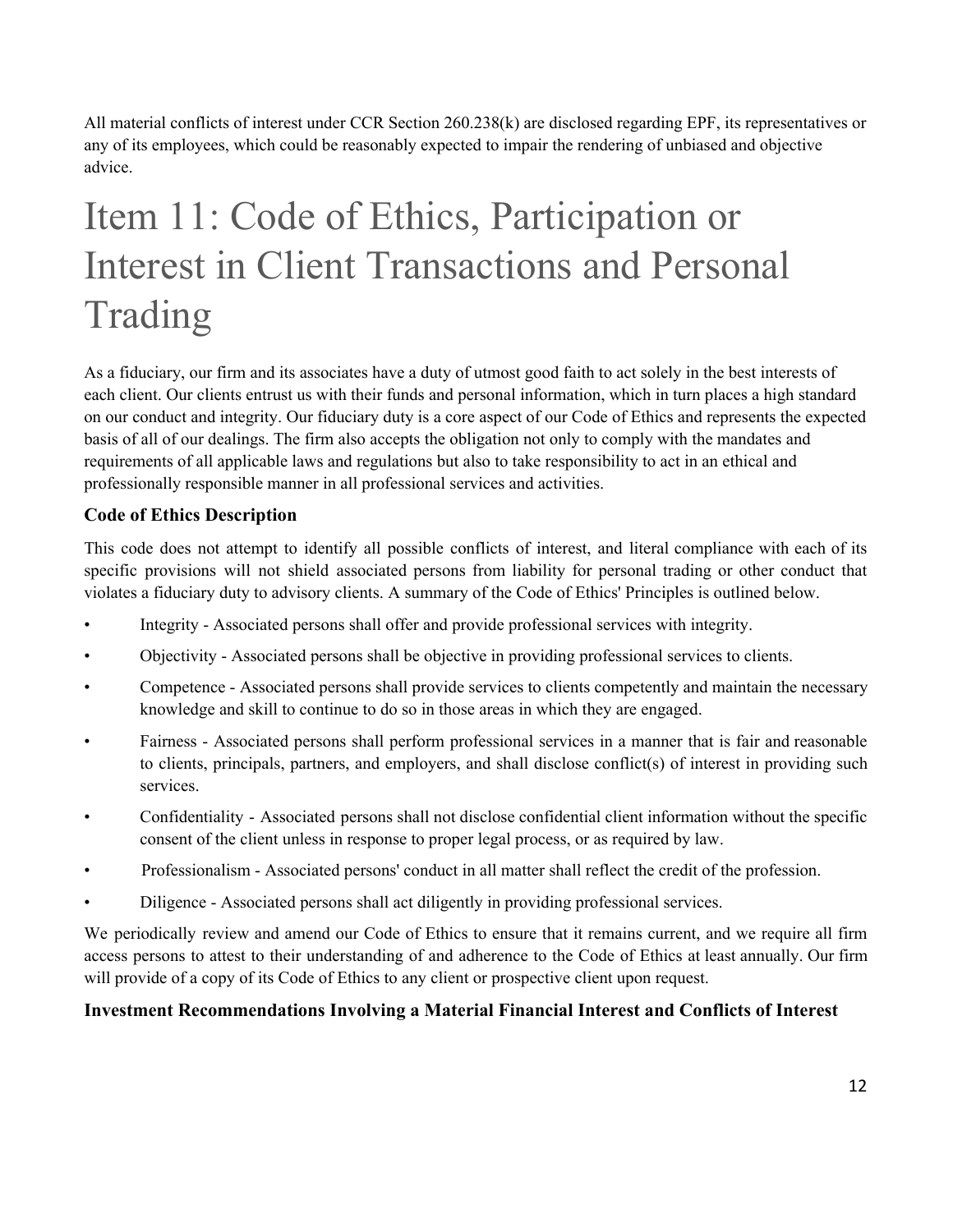Neither our firm, its associates or any related person is authorized to recommend to a client or effect a transaction for a client, involving any security in which our firm or a related person has a material financial interest, such as in the capacity as an underwriter, adviser to the issuer, etc.

### **Advisory Firm Purchase of Same Securities Recommended to Clients and Conflicts of Interest**

Our firm and its "related persons" do not invest in the same securities, or related securities, e.g., warrants, options or futures, which we recommend to clients.

### **Trading Securities At/Around the Same Time as Client's Securities**

Because our firm and its "related persons" do not invest in the same securities, or related securities, e.g., warrants, options or futures, which we recommend to clients, we do not trade in securities at or around the same time as clients.

## <span id="page-12-0"></span>Item 12: Brokerage Practices

### **Factors Used to Select Custodians and/or Broker-Dealers**

Encover Personal Finance LLC does not have any affiliation with Broker-Dealers. As a fee only financial planner who does not offer Investment Advisory Services, we do not recommend Broker-Dealers to clients.

#### **1. Research and Other Soft-Dollar Benefits**

We currently do not receive soft dollar benefits.

#### **2. Brokerage for Client Referrals**

We receive no referrals from a broker-dealer or third party in exchange for using that broker-dealer or third party.

#### **3. Clients Directing Which Broker/Dealer/Custodian to Use**

As a fee only financial planner who does not offer Investment Advisory Services, we do not have a concern over which broker-dealers a client may choose in order to implement our investment recommendations.

### **Aggregating (Block) Trading for Multiple Client Accounts**

Some Registered Investment Advisers execute client accounts on an aggregated basis as a way to lower expenses. As a fee only financial planner who does not offer Investment Advisory Services, we do not execute trades on behalf of clients. As a result, it is up to the client to negotiate their own trading costs with their broker-dealer.

## <span id="page-12-1"></span>Item 13: Review of Accounts

Sridhar Krishnan, CEO and CCO of EPF, will work with clients to obtain current information regarding their assets and investment holdings and will review this information as part of our financial planning services. EPF does not provide specific reports to financial planning clients, other than financial plans.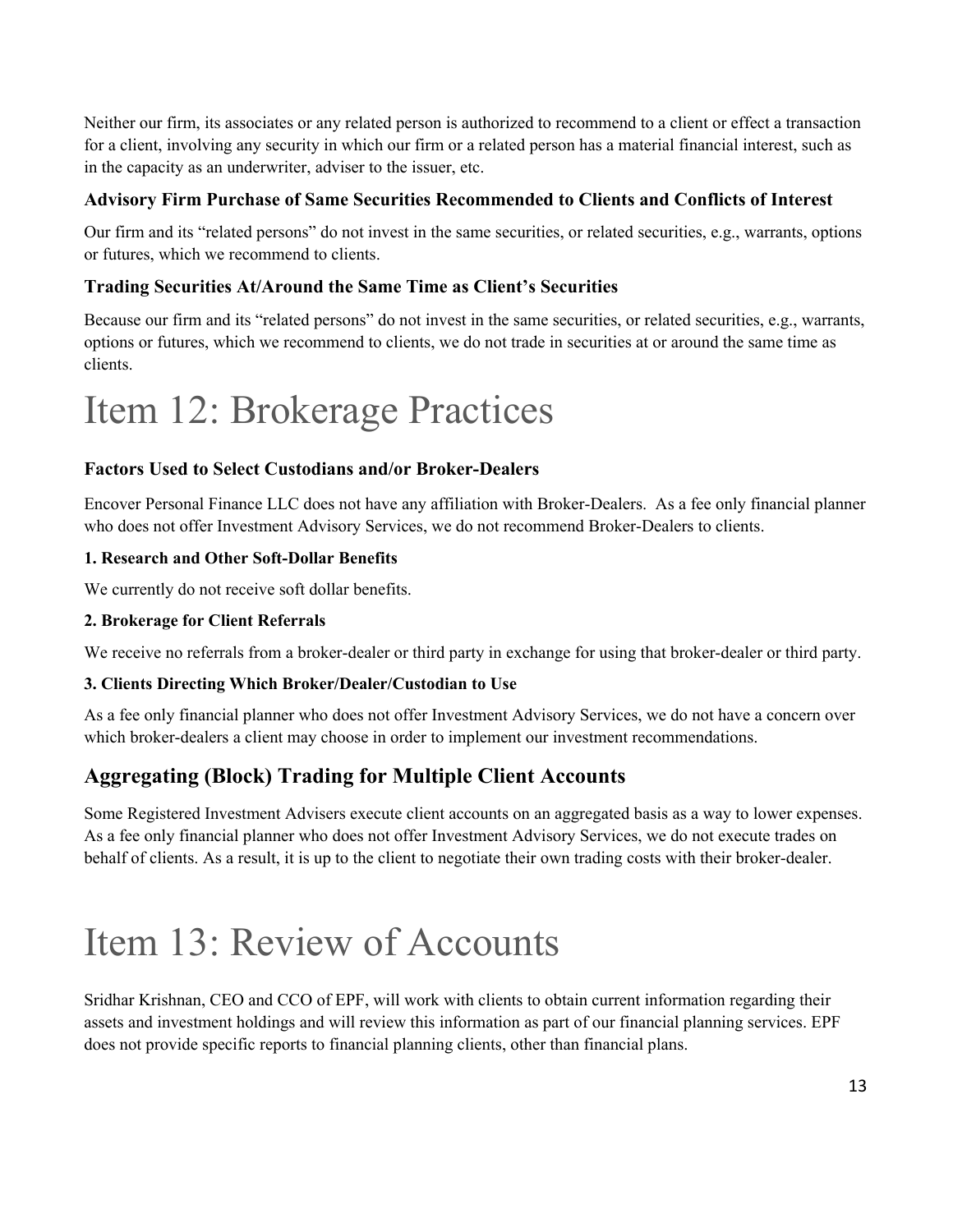# <span id="page-13-0"></span>Item 14: Client Referrals and Other Compensation

We do not receive any economic benefit, directly or indirectly, from any third party for advice rendered to our clients. Nor do we, directly or indirectly, compensate any person who is not advisory personnel for client referrals.

# <span id="page-13-1"></span>Item 15: Custody

EPF does not accept custody of client funds.

## <span id="page-13-2"></span>Item 16: Investment Discretion

We do not provide Investment Advisory Services, and therefore do not exercise discretion.

# <span id="page-13-3"></span>Item 17: Voting Client Securities

EPF does not provide Investment Advisory Services and does not vote client securities. Therefore, Clients maintain exclusive responsibility for: (1) voting proxies, and (2) acting on corporate actions pertaining to the Client's investment assets. The Client shall instruct the Client's qualified custodian to forward to the Client copies of all proxies and shareholder communications relating to the Client's investment assets. If the client would like our opinion on a particular proxy vote, they may contact us at the number listed on the cover of this brochure.

In most cases, you will receive proxy materials directly from the account custodian. However, in the event we were to receive any written or electronic proxy materials, we would forward them directly to you by mail, unless you have authorized our firm to contact you by electronic mail, in which case, we would forward you any electronic solicitation to vote proxies.

## <span id="page-13-4"></span>Item 18: Financial Information

Registered Investment Advisers are required in this Item to provide you with certain financial information or disclosures about our financial condition. We have no financial commitment that impairs our ability to meet contractual and fiduciary commitments to clients, and we have not been the subject of a bankruptcy proceeding.

We do not have custody of client funds or securities or require or solicit prepayment of more than \$500 in fees per client six months in advance.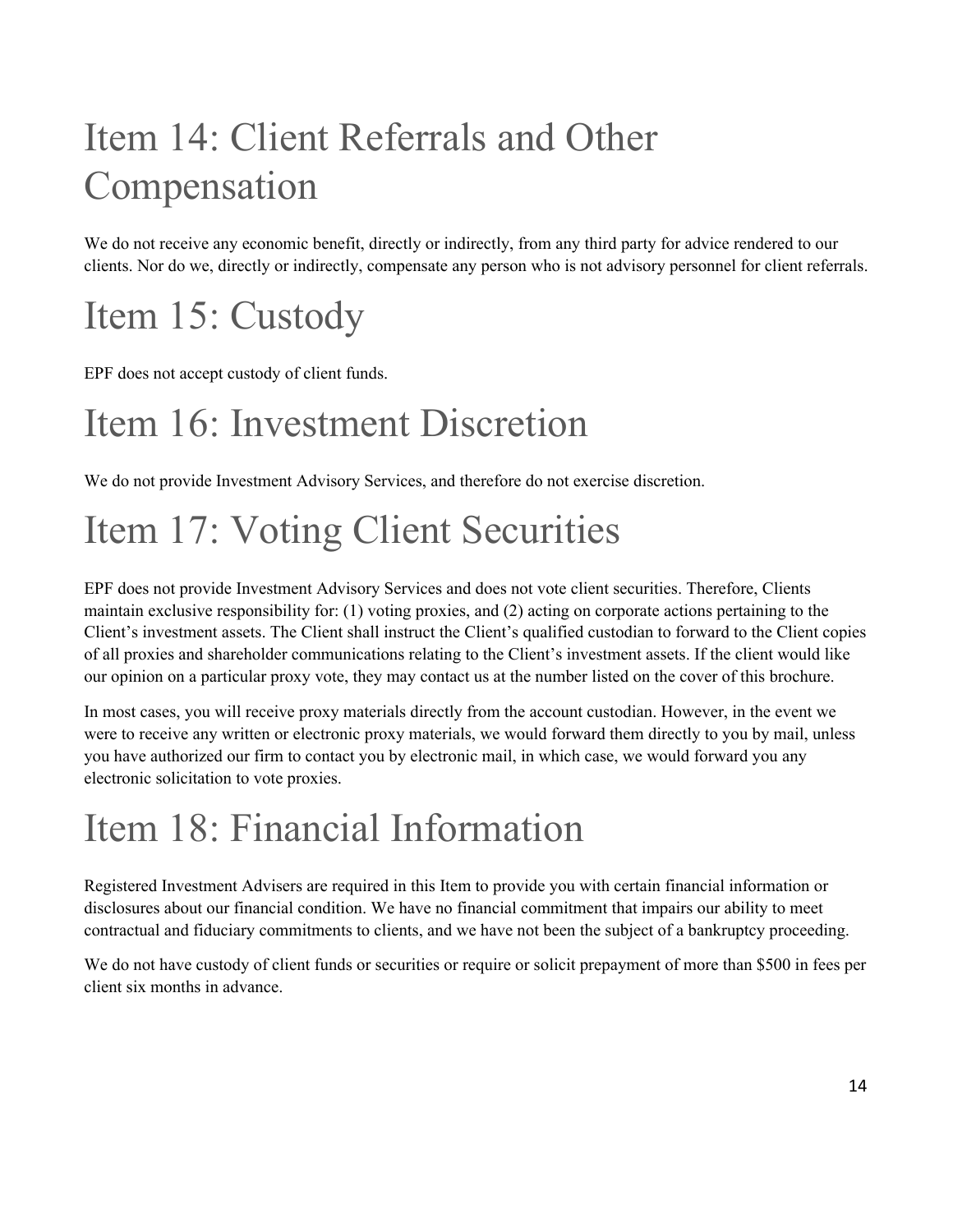# <span id="page-14-0"></span>Item 19: Requirements for State-Registered Advisers

## **Sridhar Krishnan**

Born: 1957

## **Educational Background**

- 1979 MBA, Indian Institute of Management, Bangalore (India)
- 1977 B.E. (Mechanical Engineering), VNIT, Nagpur (India)

### **Business Experience**

- 07/2018 Present, Encover Personal Finance LLC, CEO and CCO
- $05/2017 03/2018$ , Artizen / Cisco Systems, Product Owner (Consultant)
- $\cdot$  01/2017 07/2017, Completed CFP Exam, Self-Study
- 03/2013 09/2016, Cisco Systems, Service Engineering Manager
- $01/2009 02/2013$ , Cisco Systems, Senior Consultant
- $\cdot$  11/2005 12/2008, Various Companies, Consultant
- $07/2000 10/2005$ , Encover, Founder/CEO

## **Professional Designations, Licensing & Exams**

### **Series 65 - Uniform Investment Adviser Law Examination**

### **Other Business Activities**

Sridhar Krishnan is currently consulting as a Program Manager in high-technology companies. This activity accounts for approximately 30% of his time.

## **Performance-Based Fees**

EPF is not compensated by performance-based fees.

### **Material Disciplinary Disclosures**

No management person at Encover Personal Finance LLC has ever been involved in an arbitration claim of any kind or been found liable in a civil, self-regulatory organization, or administrative proceeding.

## **Material Relationships That Management Persons Have With Issuers of Securities**

Encover Personal Finance LLC, nor Sridhar Krishnan, have any relationship or arrangement with issuers of securities.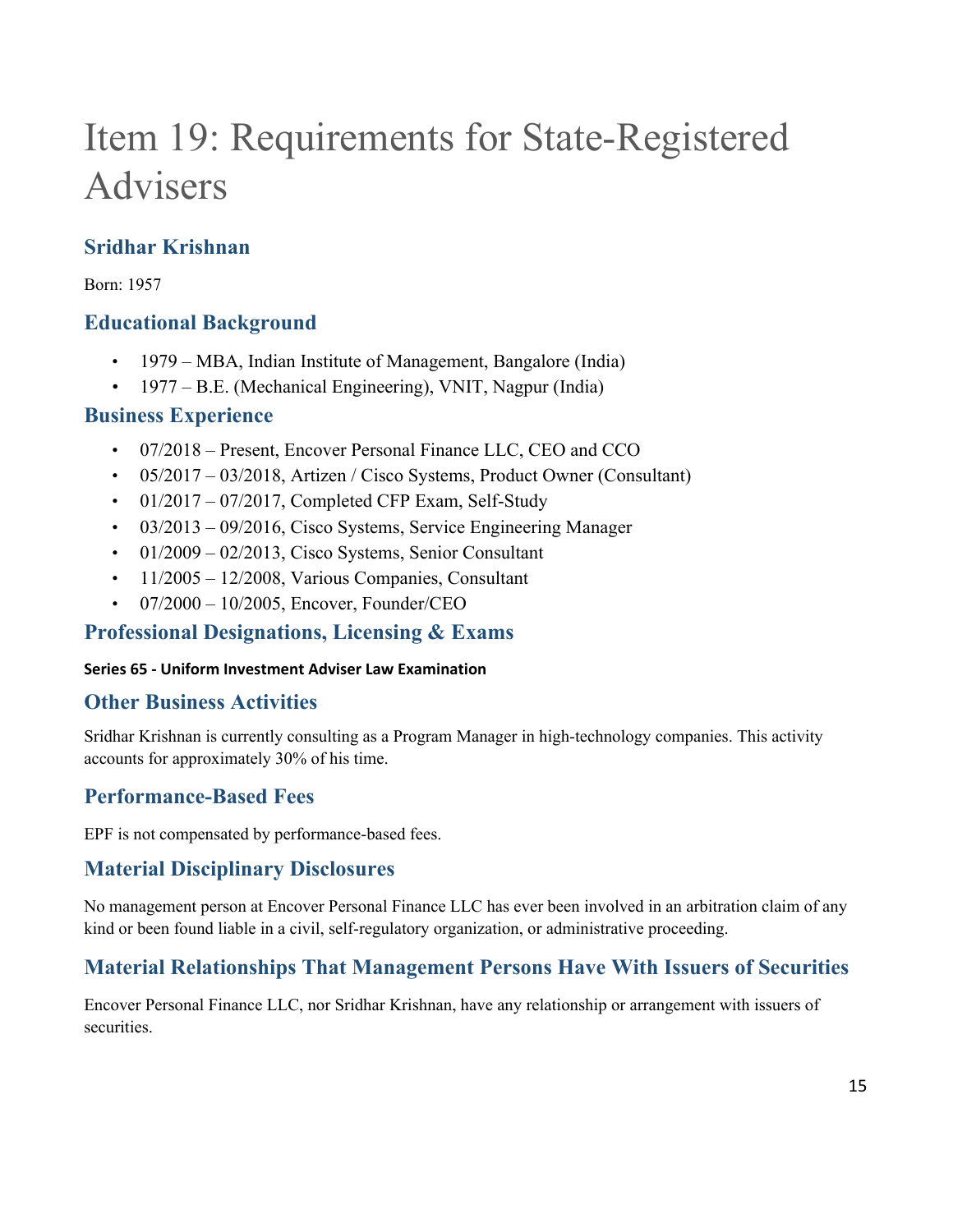## **Additional Compensation**

Sridhar Krishnan does not receive any economic benefit from any person, company, or organization, in exchange for providing clients advisory services through EPF.

### **Supervision**

Sridhar Krishnan, as CEO and Chief Compliance Officer of EPF, is responsible for supervision. He may be contacted at the phone number on this brochure supplement.

### **Requirements for State Registered Advisers**

Sridhar Krishnan has NOT been involved in an arbitration, civil proceeding, self-regulatory proceeding, administrative proceeding, or a bankruptcy petition.

### **Conflicts of Interest**

Pursuant to California Code of Regulations Section 260.238 (k) any material conflicts of interest regarding the investment adviser, its representatives or any of its employees are disclosed to the client prior to entering into any Advisory or Financial Planning Agreement.

#### **Business Continuity Plan**

EPF Financial maintains a written Business Continuity Plan that identifies procedures related to an emergency or significant business disruptions, including the death of the investment adviser or any of its representatives.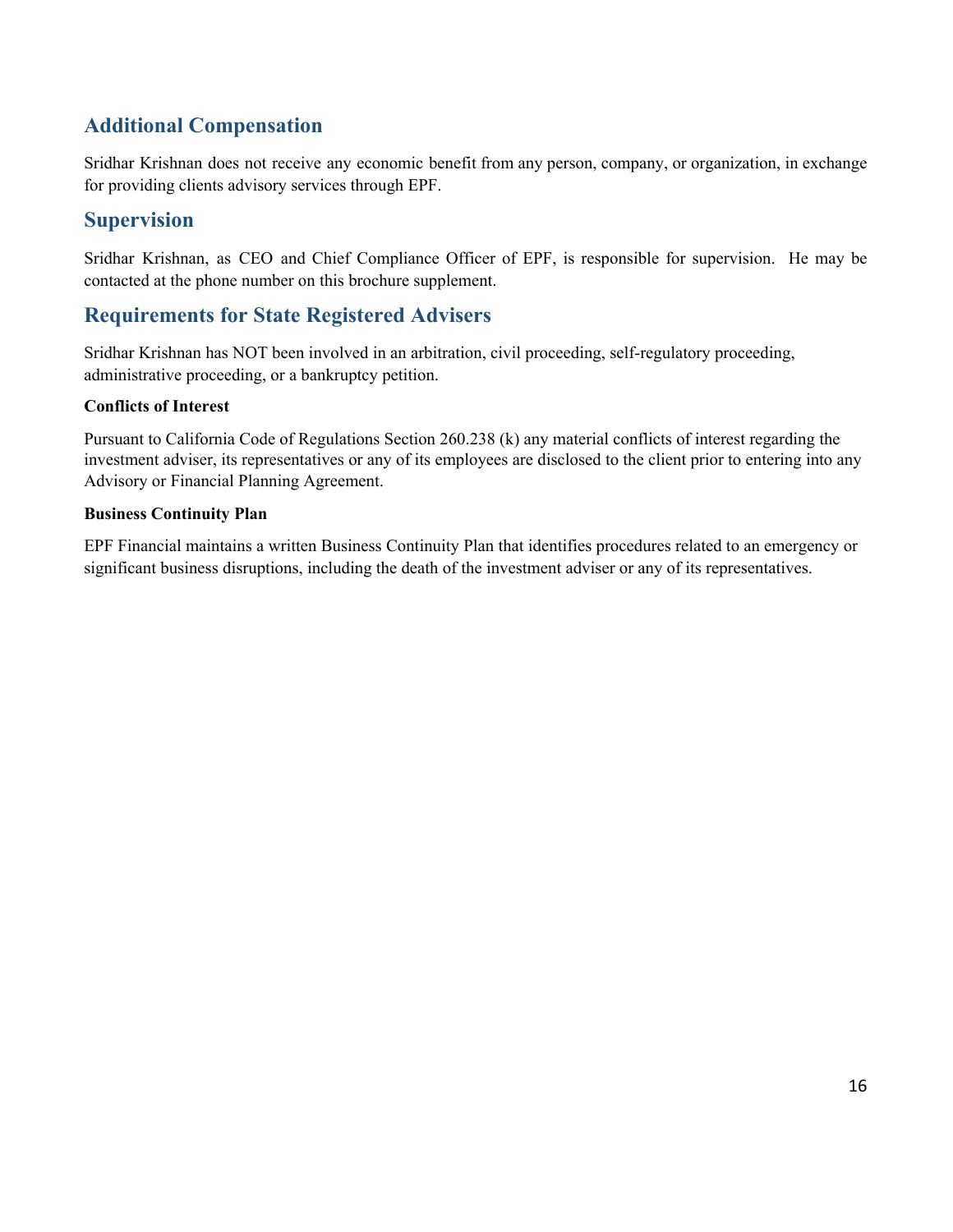## Encover Personal Finance LLC

34291 Eucalyptus Ter Fremont, CA 94555 (510) 552-5098

## Dated September 17, 2018

## Form ADV Part 2B – Brochure Supplement

### <span id="page-16-0"></span>*For*

## **Sridhar Krishnan [Individual CRD# 7002561]**

### CEO and Chief Compliance Officer

This brochure supplement provides information about Sridhar Krishnan that supplements the Encover Personal Finance LLC ("EPF") brochure. A copy of that brochure precedes this supplement. Please contact Sridhar Krishnan if the EPF brochure is not included with this supplement or if you have any questions about the contents of this supplement.

Additional information about Sridhar Krishnan is available on the SEC's website at [www.adviserinfo.sec.gov](http://www.adviserinfo.sec.gov/) which can be found using the identification number 7002561.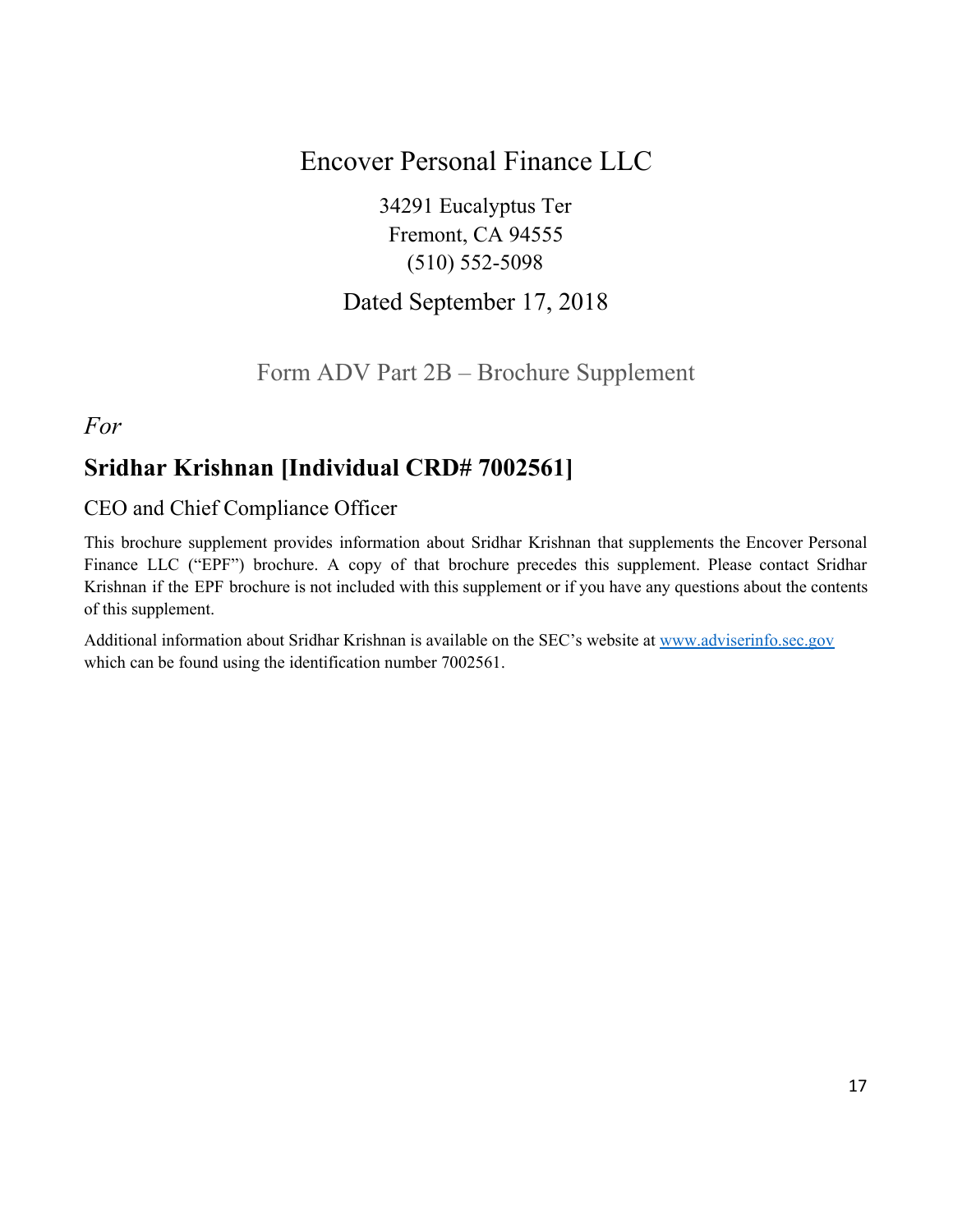# Item 2: Educational Background and Business Experience

## **Sridhar Krishnan**

Born: 1957

## **Educational Background**

- 1979 MBA, Indian Institute of Management, Bangalore (India)
- 1977 B.E. (Mechanical Engineering), VNIT, Nagpur (India)

### **Business Experience**

- 07/2018 Present, Encover Personal Finance LLC, CEO and CCO
- 05/2017 03/2018, Artizen / Cisco Systems, Product Owner (Consultant)
- $\cdot$  01/2017 07/2017, Completed CFP Exam, Self-Study
- 03/2013 09/2016, Cisco Systems, Service Engineering Manager
- $\cdot$  01/2009 02/2013, Cisco Systems, Senior Consultant
- $\cdot$  11/2005 12/2008, Various Companies, Consultant
- $07/2000 10/2005$ , Encover, Founder/CEO

## **Professional Designations, Licensing & Exams**

### **Series 65 - Uniform Investment Adviser Law Examination**

## **Other Business Activities**

Sridhar Krishnan is currently consulting as a Program Manager in high-technology companies. This activity accounts for approximately 30% of his time.

# Item 3: Disciplinary Information

No management person at Encover Personal Finance LLC has ever been involved in an arbitration claim of any kind or been found liable in a civil, self-regulatory organization, or administrative proceeding.

## Item 4: Other Business Activities

Sridhar Krishnan is currently consulting as a Program Manager in high-technology companies. This activity accounts for approximately 30% of his time.